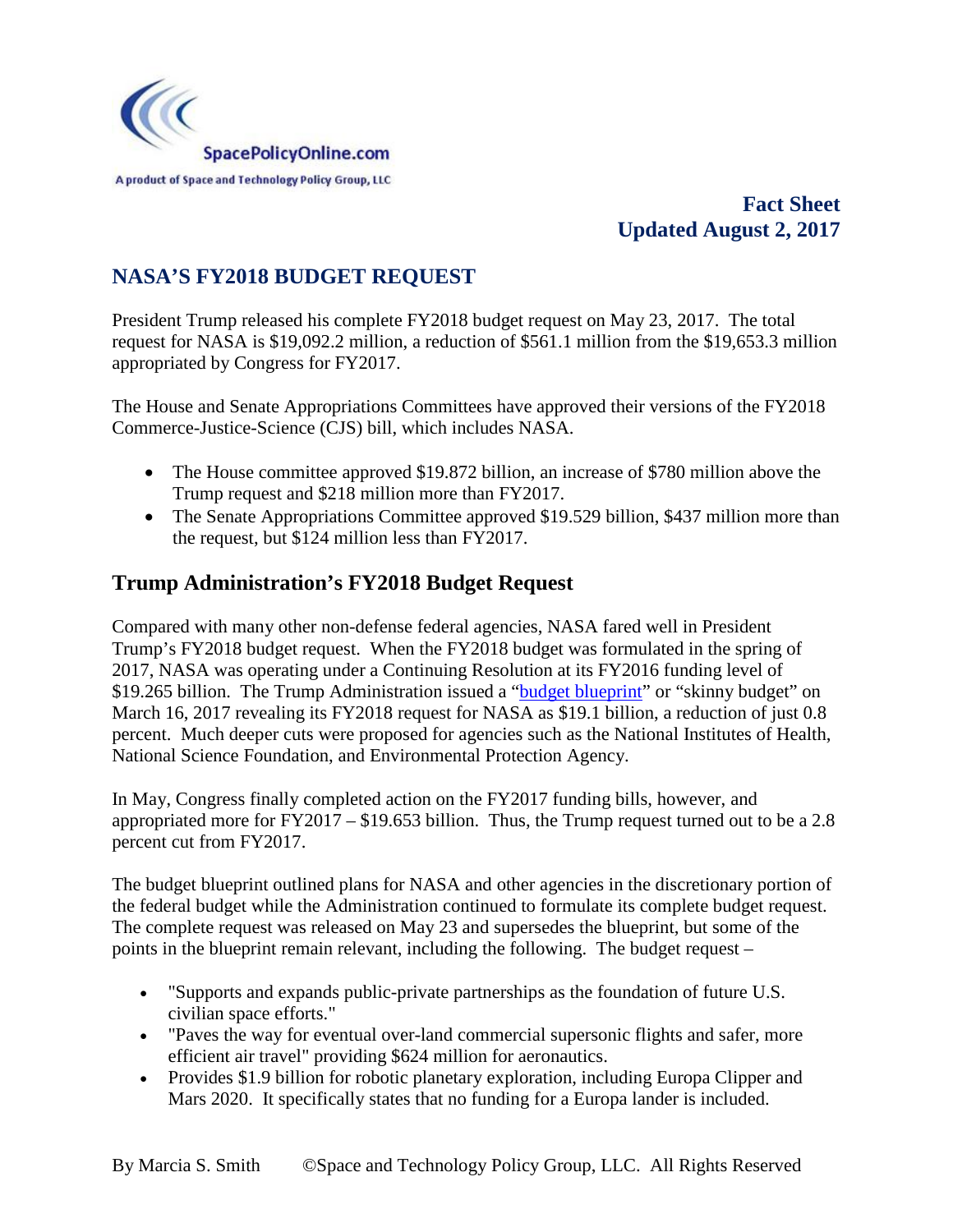- Provides \$3.7 billion for the Space Launch System/Orion/exploration ground systems program.
- Cancels the Asteroid Redirect Mission.
- Provides \$1.8 billion for earth science, \$102 million less than the annualized level in the FY2017 Continuing Resolution, terminating four missions: PACE, OCO-3, DSCOVR earth-viewing instruments, and CLARREO Pathfinder. Reduces funds for Earth science research grants.
- Eliminates NASA's Office of Education.
- Restructures the RESTORE-L satellite servicing mission to reduce cost and "better position it to support a nascent commercial satellite servicing industry."
- Strengthens NASA's cybersecurity capabilities.

The May 23 complete budget request aligns with the blueprint, although an additional Earth science mission (the Radiation Budget Instrument) is proposed for termination.

The May 23 budget request also revealed the "out-year" projections for NASA's budget through FY2022. It is absolutely flat, with no adjustment even for inflation. Acting NASA Administrator Robert Lightfoot said in testimony to the Senate Appropriations CJS subcommittee on June 29, 2017 that a flat budget translates into a reduction of \$4.5 billion in buying power over that period of time.

# **Key Issues**

The earth science budget cuts, the lack of funding for a Europa lander, the elimination of NASA's Office of Education, and the proposal to restructure the RESTORE-L satellite servicing technology development and demonstration mission are key issues as Congress deliberates on the budget request.

However, many NASA supporters in Congress and the space community are eager to move forward with human exploration beyond low Earth orbit and were hoping the Trump Administration would say something about restoring human missions to the surface of the Moon to NASA's plan. That has not happened. In fact, the budget request for the Space Launch System (SLS) and Orion crew spacecraft – already in development for missions beyond low Earth Orbit – is status quo. It does not support acceleration or expansion of NASA's human spaceflight plan or include specific funding for the "Deep Space Gateway" NASA officials have been promoting over the past several months as the replacement for the Asteroid Redirect Mission (ARM) as the next steppingstone to human fights to Mars.

Congress increased NASA's budget significantly in FY2017 compared to President Obama's request (see our FY2017 NASA budget fact sheet) and it would not be surprising to see an effort to achieve a similar outcome for FY2018.

## *Earth Science*

*Trump Proposal.* The Trump Administration is proposing deep cuts to climate change research across the government and NASA's earth science program was expected to be significantly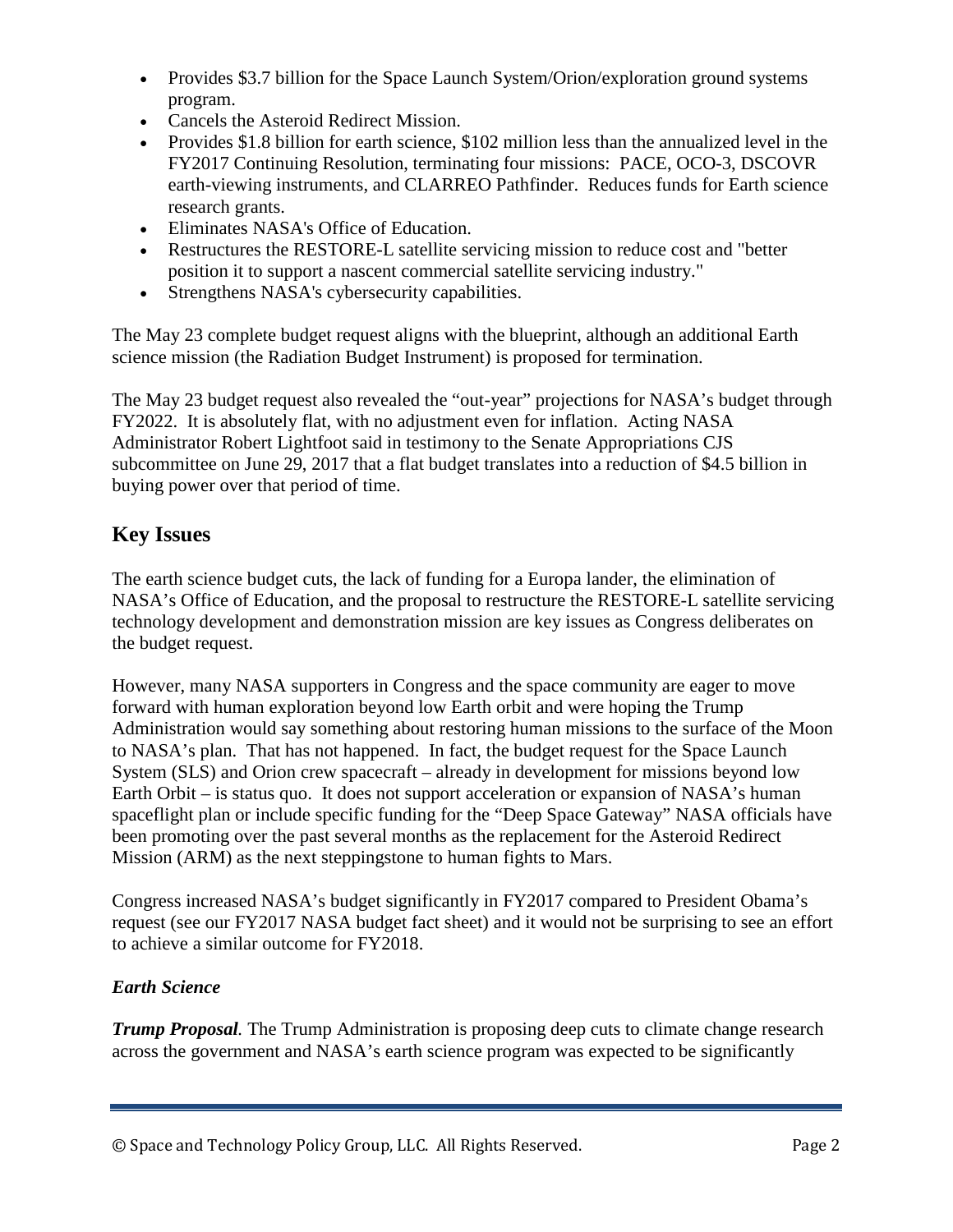impacted. However, it was reduced less than many feared. For FY2017, earth science received \$[1](#page-2-0),921 million; the FY2018 request is \$1,754 million, a reduction of \$167 million.<sup>1</sup>

The cut would terminate five NASA earth science missions – PACE, RBI, CLARREO-Pathfinder, OCO-3, and DSCOVR Earth-facing instruments. The last three involve relatively small amounts of money. (Budget numbers below for FY2017 and projected for FY2018 and beyond are from NASA's FY2017 budget book, which included projected budgets through FY2021).

• **PACE,** the Plankton, Aerosol, Clouds and Ocean Ecosystem spacecraft, is the most expensive of the five. PACE will provide high quality global observations about ocean health and its relationship to airborne particles and clouds. Among other things, the data would be used for fisheries management and responding to harmful algae blooms. (Phytoplankton, also called microalgae, are microscopic marine plants that live suspended in water. Fish and other marine life feed on them, but if too many nutrients are available in the water they can grow out of control – bloom – and produce toxic compounds.)

The FY2017 request was \$89 million. The projected requests were \$78.9 million (FY2018), \$144.4 million (FY2019), \$196.0 million (FY2020) and \$137.1 million (FY2021), so a total of \$556.3 million would be saved in those four fiscal years. The mission is cost-capped at \$805 million including launch, operations, and science investigations. Launch is currently scheduled for 2022-2023. PACE is being built and tested at NASA's Goddard Space Flight Center in Greenbelt, MD.

• The **Radiation Budget Instrument (RBI)** is a scanning radiometer that would measure the Earth's reflected sunlight and emitted thermal radiation, continuing measurements made by CERES (Clouds and Earth's Radiant Energy Systems) instruments since 1998. The data would be used as input for extended range (10-day or more) weather forecasts. RBI is designed to fly on one of NOAA's polar-orbiting weather satellites – Joint Polar Satellite System-2 or JPSS-2. (A CERES instrument will be aboard JPSS-1, which is scheduled for launch in September 2017.) The proposal to terminate RBI was attributed to cost growth and technical challenges. Harris Corporation is building RBI under a contract managed by NASA's Langley Research Center in Hampton, VA.

The FY2017 request was \$54.3 million. The projected requests were \$46 million (FY2018), \$17.2 million (FY2019), \$9.4 million (FY2020), and \$6.8 million (FY2021). The savings for FY2018-2021 would be \$79.4 million assuming no termination costs.

• **CLARREO Pathfinder and OCO-3** are instruments that would be attached to the International Space Station (ISS) so are comparatively inexpensive since they are not free-flying satellites.

<span id="page-2-0"></span><sup>&</sup>lt;sup>1</sup> The March 16 budget blueprint said the reduction was \$108 million, leaving \$1.8 billion. At that time, NASA was funded by a Continuing Resolution at its FY2016 funding level and those figures were correct. The Trump Administration subsequently decided to cancel a fifth earth science mission – RBI – so the figures in the May 23 budget documents do not match those in the March 16 blueprint.

<sup>©</sup> Space and Technology Policy Group, LLC. All Rights Reserved. Page 3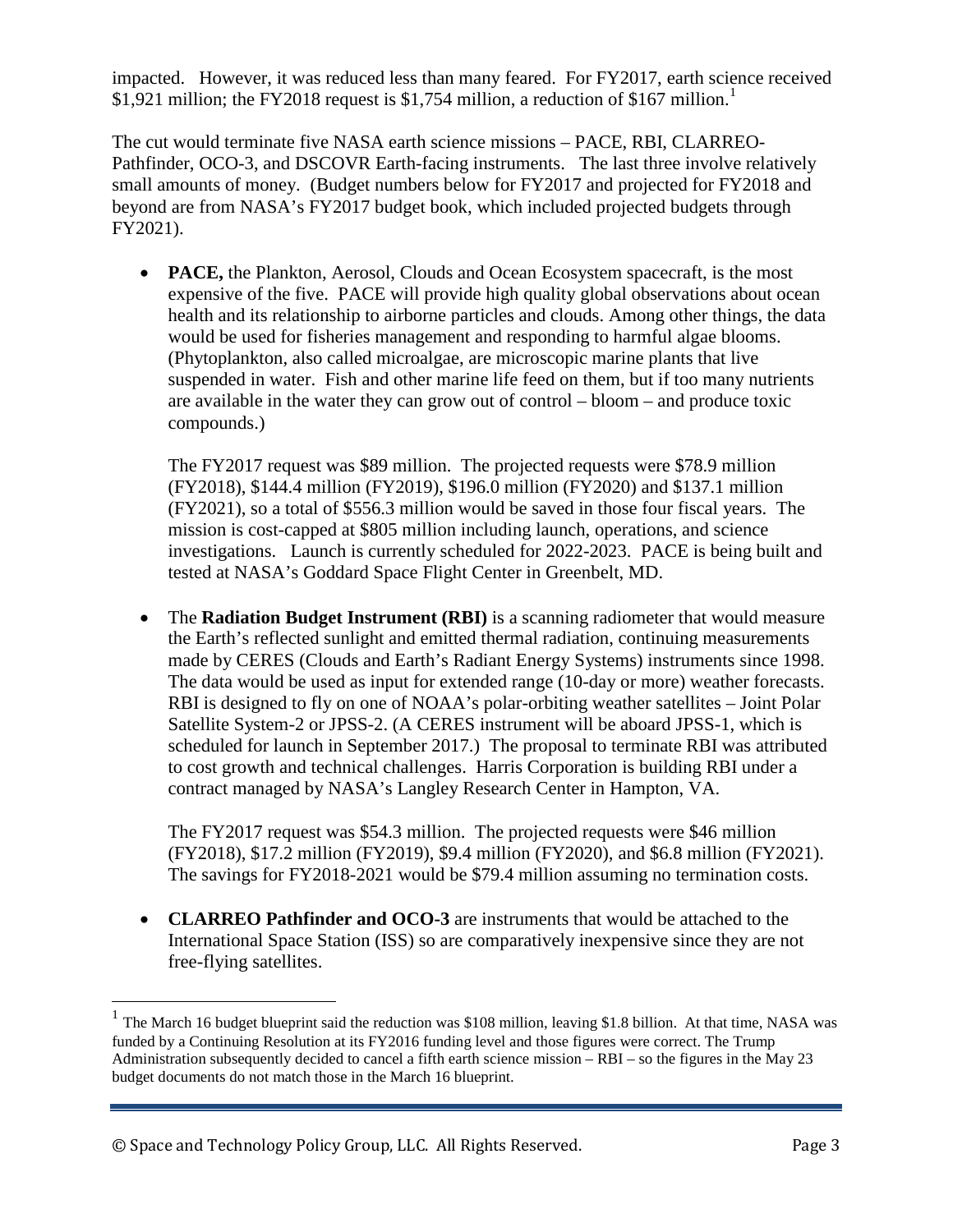CLARREO is the Climate Absolute Radiance and Refractivity Observatory, a mission that was recommended by the 2007 Earth Science and Applications from Space Decadal Survey produced by the National Academies of Sciences, Engineering, and Medicine. In 2016, a decision was made to focus first on a technology demonstration mission – CLARREO Pathfinder – to attach a Reflected Solar Spectrometer to the ISS around 2020. The FY2017 request for CLARREO Pathfinder was \$19 million. The budget projection was for it to grow to \$28 million in FY2018, then ramp down to \$15.4 million in FY2019, \$2.1 million in FY2020 and \$0.2 million in FY2021. Thus the total savings (assuming no termination costs) for FY2018-2021 would be \$45.6 million. CLARREO Pathfinder is managed by NASA's Langley Research Center in Hampton, VA.

OCO is the Orbiting Carbon Observatory. The first OCO was lost in a launch failure. A replacement, OCO-2, was launched in 2014. OCO-3 would use spare parts from OCO-2 to build an instrument to be attached to the ISS. According to NASA, the purpose is to study the distribution of carbon dioxide on Earth as it relates to urban populations and changing patterns of fossil fuel combustion. The FY2017 request was \$26.3 million. The projection was for that amount to decline to \$9.5 million in FY2018 and \$4.2 million in FY2019, then rise to \$6.6 million in FY2020 and \$6.8 million in FY2021. Termination (assuming no termination costs) would save \$27.1 million in FY2018-2021. OCO-3 is a project of the Jet Propulsion Laboratory (JPL) in Pasadena, CA.

• **DSCOVR, the Deep Space Climate Observatory,** was launched in 2015. Its primary mission today is to provide space weather data and is funded by NOAA, not NASA. However, NASA designed and built two of the four instruments on DSCOVR: the Earth-Polychromatic Imaging Camera (EPIC) that constantly provides full-disk views of Earth from the spacecraft's vantage point 1.5 million kilometers away, and the National Institute of Standards and Technology Advanced Radiometer (NISTAR).

The Trump budget request proposes eliminating funding for these two "earth-facing" (as opposed to Sun-facing) instruments. In the NASA budget, DSCOVR is funded at \$1.7 million in FY2017. The projection is for that to decline to \$1.2 million in both FY2018 and FY2019, \$0.8 million in FY2020, and zero in FY2021. That represents a total savings (assuming no termination costs) of \$3.2 million from FY2018-2021. NASA's money is used for analysis and processing of the data from the two NASA-provided instruments.

DSCOVR originated in the Clinton Administration where it was championed by Vice President Al Gore. His goal was to have a satellite that provided a constant view of Earth to help remind everyone of the fragility of the planet and its climate. He named the spacecraft Triana, but it was harshly criticized by Republicans in Congress and dubbed "Goresat." After a review by the National Academy of Sciences, science instruments were added to make it more scientifically valuable, but President George W. Bush suspended the program when he took office. The satellite remained in storage throughout most of the Bush term, but was resurrected, renamed, and launched during the Obama Administration. Today it is operated by NOAA since its primary role is providing space weather data, a NOAA responsibility.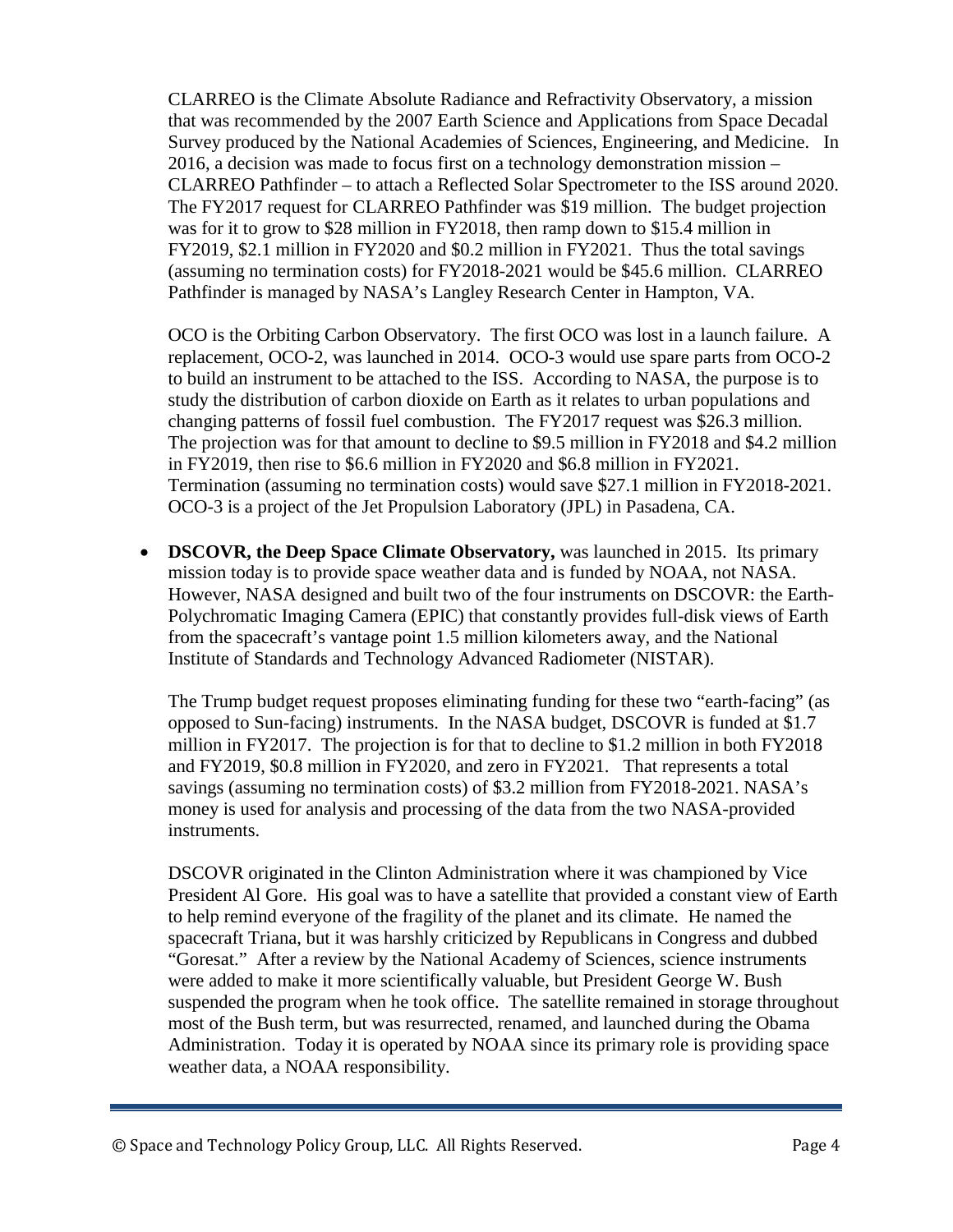Budget savings do not appear to be the driving force for proposing these terminations. Instead, it apparently is based on Trump Administration skepticism about climate change. In releasing the budget blueprint on March 16, White House Office of Management and Budget (OMB) Director Mick Mulvaney said of climate change research: "We're not spending money on that anymore. We consider that to be a waste of your money to go out and do that." The Trump budget proposal cancels or sharply reduces funding for climate change initiatives across the government.

Many congressional critics of NASA's earth science program are climate change skeptics, but the argument is rarely couched in those terms. Instead, the line of reasoning is that other federal agencies study the Earth, but only NASA sends probes to other places in the solar system, launches telescopes into space, or supports human exploration of space. They argue those are NASA's core missions, not earth science. Supporters of NASA's earth science program note that the 1958 National Aeronautics and Space Act that created NASA lists "expansion of human knowledge of phenomena in the atmosphere and space" first among the agency's objectives.

*Congressional Action.* Three of NASA's four oversight and funding committees have held hearings on the budget request so far: the House Science, Space, and Technology Committee, and the House and Senate Appropriations Commerce-Justice-Science (CJS) subcommittees. Democrats on all of those committees questioned the cuts to earth science.

However, the House Appropriations Committee approved an additional \$50 million cut on top of the Trump-proposed reduction. The committee's report on the bill did not explain the reduction. Instead, the report specified that the Landsat-9 program be funded at \$175.8 million to ensure launch in 2020, and expresses support for NASA's Earth Science Pathfinder Ventures program to provide flight opportunities for low cost missions that can be flown in 5 years or less. It approved the requested \$199.1 million for that program.

By contrast, the Senate Appropriations Committee restored the \$167 million cut in the Administration's proposal and specified the following amounts for four of the five programs proposed for termination: PACE, \$147 million; CLARREO-Pathfinder, \$28 million; OCO-3, \$9.5 million; and DSCOVR instruments, \$1.9 million. As for RBI, the committee required NASA to submit a report on the cost and schedule challenges facing it and what would be needed for it to be ready in time for its proposed launch. If the answer is favorable, NASA would be allowed to continue the RBI program within available funds. The Senate committee also fully supported the Landsat-9 program, providing more than the House – \$198 million.

### *Planetary Science: A Mission to Europa*

*Trump Proposal*. Congress is a strong supporter of NASA's planetary science program on a bipartisan basis. Attempts by the Obama Administration to cut funding for planetary science in recent years were firmly rejected. The Trump budget request provides a substantial boost compared to President Obama's request for FY2017 (from \$1.39 billion to \$1.93 billion), but is only slightly more than what Congress ultimately appropriated for FY2017 (\$1.85 billion).

One planetary science program – robotic exploration of Jupiter's moon Europa -- has particularly enthusiastic support from Rep. John Culberson (R-TX), who chairs the House appropriations Commerce-Justice-Science (CJS) subcommittee that funds NASA. Europa has an ocean under its icy crust and some scientists believe conditions there might be suitable for microbial life to

© Space and Technology Policy Group, LLC. All Rights Reserved. Page 5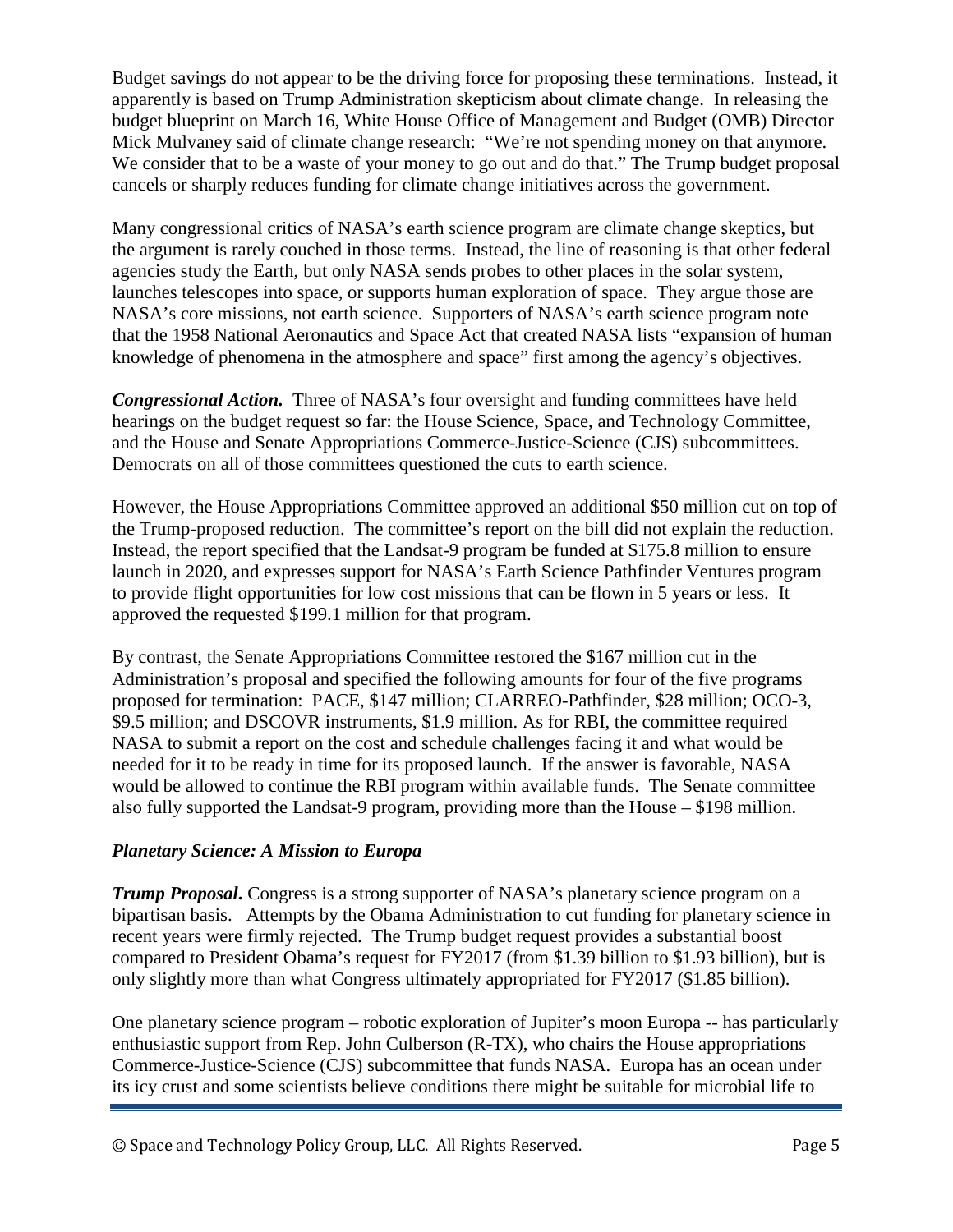develop. Culberson has said in many venues that he believes there is life in Europa's ocean and he is intent on funding spacecraft to find it.

Culberson already has added substantial amounts to NASA's budget to initiate a Europa mission even though NASA had no plans to do so. NASA generally follows the recommendations of the Decadal Surveys written by scientific experts under the aegis of the National Academy of Sciences, Engineering and Medicine. The most recent Decadal Survey for planetary science identified a series of missions aimed at returning a sample of Mars to Earth as its top priority for a large "flagship" program. A mission to Europa was listed second, primarily because of its high cost. The report left open the possibility that a lower cost Europa mission would be a higher priority if more funding than expected became available.

Project managers at the Jet Propulsion Laboratory (JPL) reformulated the mission to lower the cost and Culberson added the money. The mission, Europa Clipper, involves a spacecraft that will orbit Jupiter and make multiple flybys of Europa, some of them close to the surface. Fissures in Europa's icy surface allow material from the ocean to spew out and some scientists believe plumes rise above the surface to an altitude the spacecraft could reach.

Culberson put language in the FY2017 Consolidated Appropriations Act (P.L. 115-31) that Europa Clipper is to be launched in 2022 using NASA's new big rocket, the Space Launch System (SLS), which is currently under development. Acting NASA Chief Financial Officer Andrew Hunter said during a media briefing on May 23, 2017 that the FY2018 request for Europa Clipper –  $$425$  million – is not sufficient to meet the 2022 launch date and it is a "challenge" to fulfill the requirements in the law. He added that NASA has informed Congress of how much money would be needed to meet that launch date. NASA's FY2018 budget book says that the requested funding level supports a launch date in the mid-to-late 2020s.

Culberson also wants NASA to build a second spacecraft that could land on the surface and specified in law that it be launched by 2024 also on SLS. NASA is formulating a concept for that lander in accordance with the law, but the FY2018 budget specifically does not include funding for it. NASA's budget book says no funding is provided to "send another flagship mission to Europa before analysis of the Europa Clipper data is completed."

This is certain to provoke debate because of Culberson's determination and influential position as chairman of the House Appropriations subcommittee that funds NASA. If he presses ahead with the requirement that Europa Clipper be launched by 2022 and a lander by 2024, the question will be whether he adds money to the budget or requires NASA to find the funds from within its other programs.

*Congressional Action*. During his June 8, 2017 hearing on the NASA budget request, Culberson expressed strong support for the orbiter and lander and pointed out that by law they both must be built. The House Appropriations Committee specified \$495 million in FY2018 for the "Jupiter Europa Clipper and Lander missions" and directed NASA to submit budget requests in the future that support launch by 2022 and 2024 pending final mission configuration. The committee's report also cautions that it expects the program to meet development milestones on time and within budget. Overall, the House committee increased NASA's planetary science budget by \$191.4 million over the request, raising it from \$1,929.5 million to \$2,120.9 million.

<sup>©</sup> Space and Technology Policy Group, LLC. All Rights Reserved. Page 6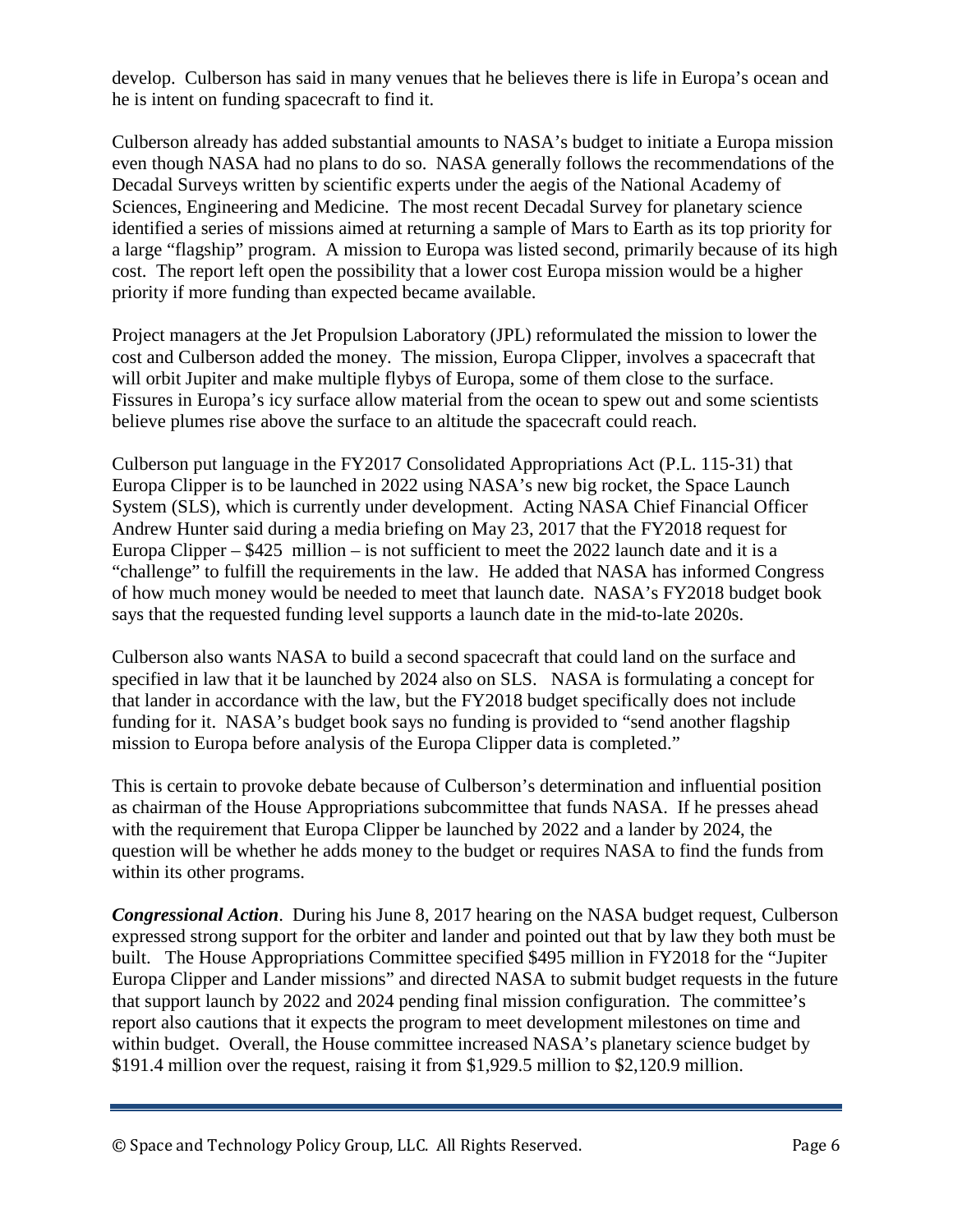The Senate Appropriations Committee cut the planetary science budget by \$317.6 million compared to the request. The committee's report made no mention of Europa Clipper or the lander. It has become commonplace for the Senate committee to provide more money for earth science and less for planetary science, and the House to do the reverse. They work out an acceptable compromise in conference.

### *Education*

*Trump Proposal.* NASA funds education activities both through its Office of Education and as part of science missions in the Science Mission Directorate (SMD). Generally speaking, these efforts are part of an effort to encourage students to study Science, Technology, Engineering and Math (STEM) fields, which has been supported on a bipartisan basis in the White House and Congress for many years.

The Trump budget request, however, eliminates NASA's Office of Education, funded at \$100 million in FY2017. The FY2018 request includes \$37 million, but that is for close out activities only. The March Trump budget blueprint asserted that the Office of Education "has experienced significant challenges in implementing a NASA-wide education strategy and is performing functions that are duplicative of other parts of the agency."

The criticism may come as a surprise to many in Congress and the science community. Efforts in the Obama Administration to streamline STEM education programs across the government were firmly rejected by Congress on a bipartisan basis. During that period, NASA's education programs were reassessed and reconfigured to better differentiate between Office of Education and SMD activities.

Programs within NASA's Office of Education are very popular in Congress, which routinely adds money to the amounts requested by whatever Administration is in power. Three programs of special interest to many Members of Congress are the following:

- [National Space Grant and Fellowship Program,](https://www.nasa.gov/offices/education/programs/national/spacegrant/about/index.html) a national network of 850 affiliates in colleges, universities, industry, museums, science centers, and state and local agencies in all 50 states plus the District of Columbia and Puerto Rico that fund fellowships and scholarships for students in STEM fields.
- [Experimental Program to Stimulate Competitive Research \(EPSCoR\)](https://www.nasa.gov/offices/education/programs/national/epscor/home/index.html) that provides seed funding to enable [27 jurisdictions](https://www.nasa.gov/offices/education/programs/national/epscor/home/EPSCoR_Directors.html) (24 states plus Guam, Puerto Rico and the U.S. Virgin Islands) to develop academic research enterprises directed toward long-term, selfsustaining, nationally-competitive capabilities in aerospace and aerospace-related research.
- [Minority University Research and Education Program \(MUREP\)](https://www.nasa.gov/offices/education/programs/national/murep/about/index.html#.WM1sJW8rKpo) that enhances the capabilities of Historically Black Colleges and Universities (HBCUs), Hispanic Serving Institutions (HSIs), and Tribal Colleges and Universities (TCUs) through grants with the goal of recruiting underrepresented and underserved students into STEM fields through completion of undergraduate or graduate degrees.

The Office of Education also funds the STEM Education and Accountability Project (SEAP).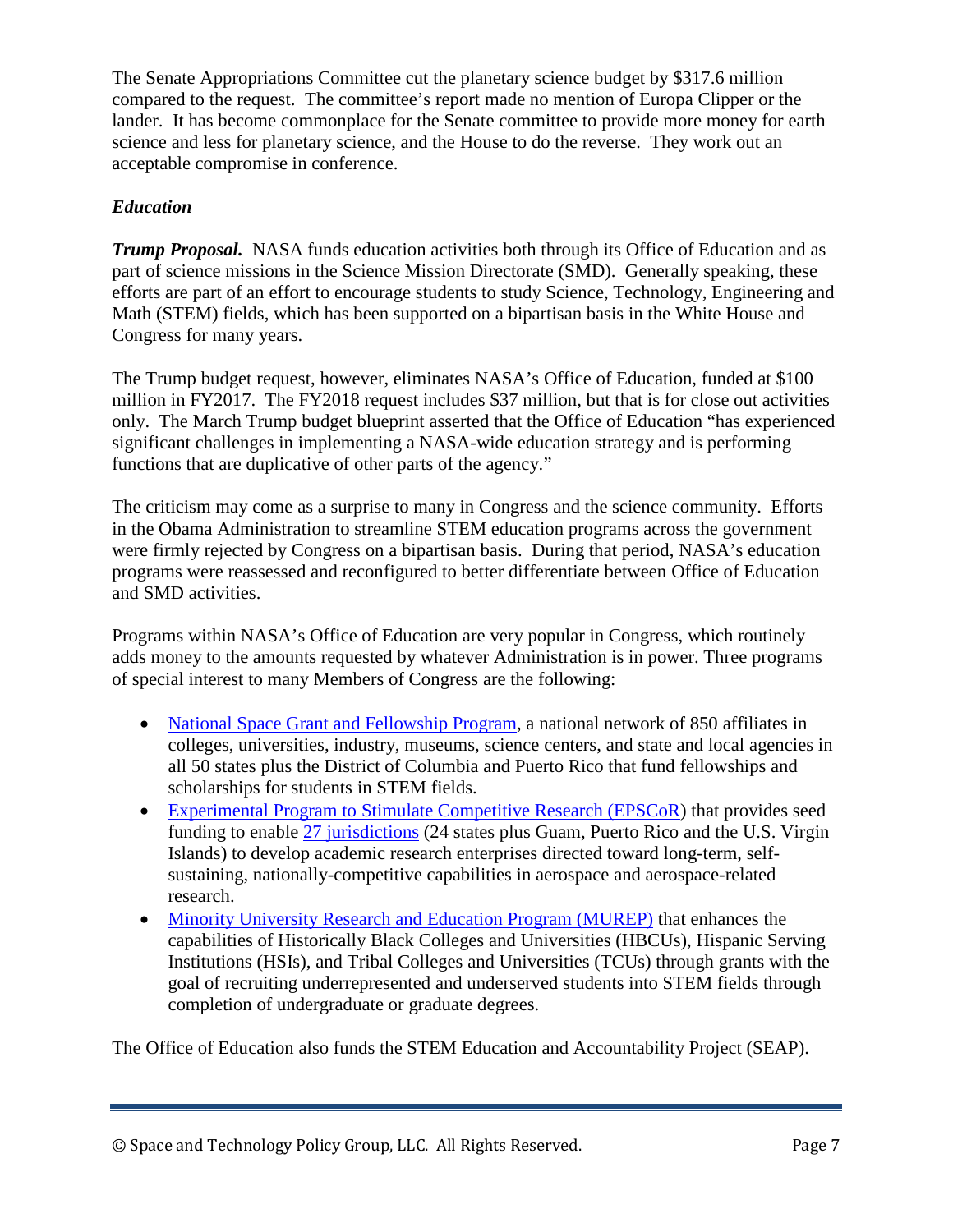During the May 23, 2017 budget briefing, NASA Acting CFO Hunter specifically stated that the \$37 million requested for FY2018 does not fund any of those programs. He added that NASA anticipates Congress will add money for them and the agency is still determining how it would manage those programs absent the Office of Education.

*Congressional Action.* Three of NASA's four oversight and funding committees have held hearings on the budget request so far: the House Science, Space, and Technology Committee, and the House and Senate Appropriations Commerce-Justice-Science subcommittees. Republicans and Democrats on all of those committees questioned the cuts to education.

The House Appropriations Committee approved \$90 million for education: \$18 million for EPSCoR, \$40 million for Space Grant, and \$32 million for MUREP. It did not refer to the proposal to eliminate the Office of Education, saying instead that it understands that office is "undergoing a series of internal reviews and assessments." It directs NASA to brief the committee when they are complete, but also to implement the three programs.

The Senate Appropriations Committee approved \$100 million, divided the same as the House Committee, but with another \$10 million for SEAP. It took no position whether the Office of Education should be eliminated, but directed NASA to use FY2018 to review how best to manage its education programs.

### *Human Spaceflight: SLS, Orion, and Deep Space Gateway*

As explained in previous editions of these NASA budget fact sheets, NASA continues to try to define its future human spaceflight program. Today it is centered on utilization of the International Space Station (ISS), but that is seen as just the first step towards eventual human trips to Mars. While there is broad consensus that human exploration of Mars is the "horizon goal," there is less agreement on the steps to getting there.

President George W. Bush set the country on the path to returning humans to the Moon by 2020 as a step towards Mars, but President Obama cancelled that program (Constellation) and replaced it with the Asteroid Redirect Mission (ARM). Obama's decision sparked intense congressional backlash from both Democrats and Republicans. In the end, Congress passed the 2010 NASA Authorization Act that directed NASA to build a big new rocket, the Space Launch System (SLS), and a crew spacecraft (Orion), with the goal of eventually sending people to Mars while allowing ARM to proceed.

ARM has been explained in previous editions of these NASA budget fact sheets. In brief, President Obama wanted to send astronauts to an asteroid by 2025 instead of returning to the lunar surface as the next step to Mars. Over time, ARM evolved into a program where a robotic probe would be sent to an asteroid to pick up a boulder from its surface and move the boulder into lunar orbit where it would be visited by astronauts in an Orion spacecraft. The Trump budget request proposed terminating ARM. It had never gained popularity in Congress and the proposal generated no opposition. It already has been terminated by NASA as a program, but two aspects that have wide support – finding and tracking asteroids and developing high power solar electric propulsion (SEP) – will continue.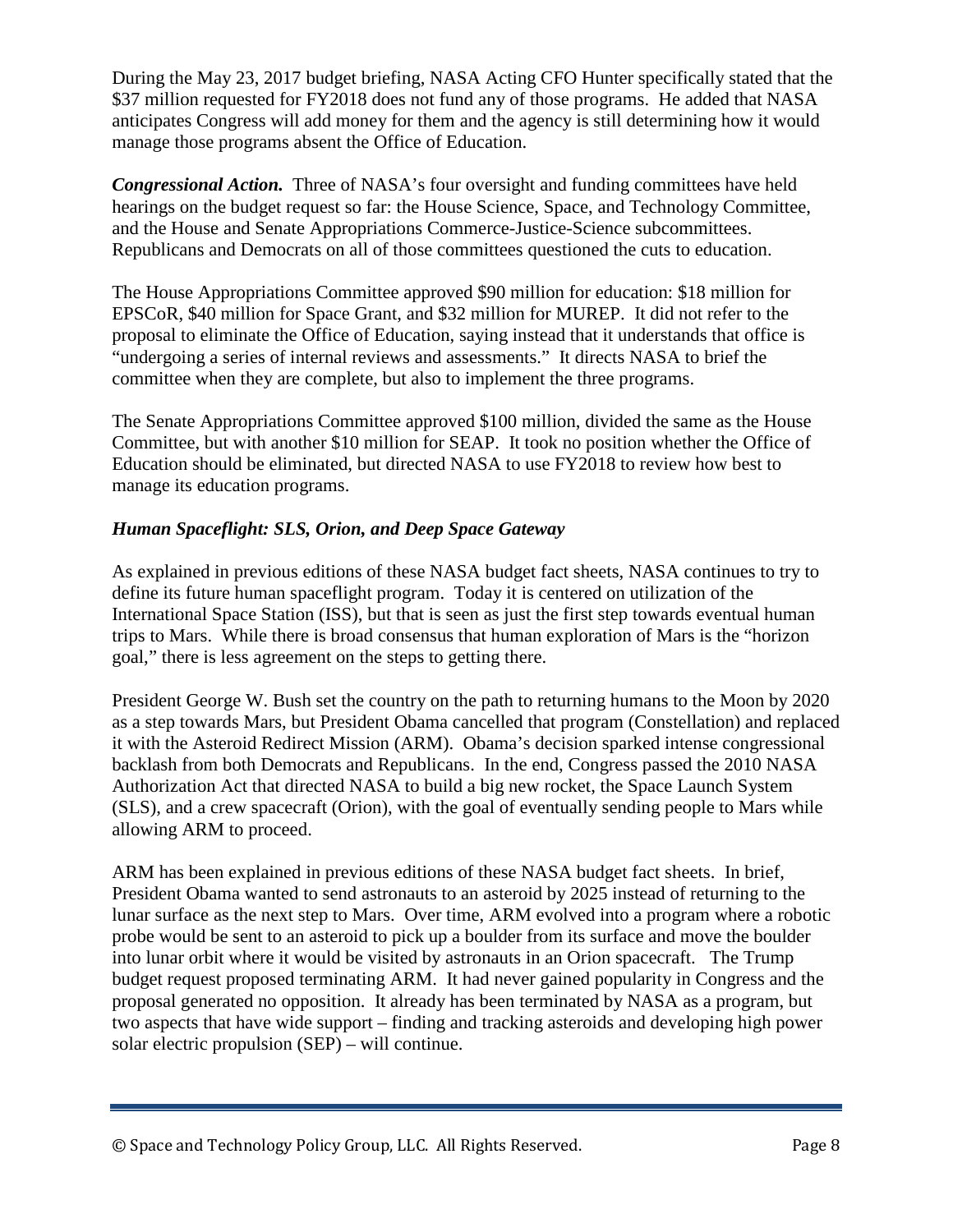*Trump Proposal.* Since the beginning of the Trump Administration, NASA human spaceflight officials have shifted focus from ARM to what they call a Deep Space Gateway (DSG) to be built in lunar orbit instead. It would now become the next steppingstone to Mars using the Space Launch System (SLS) and Orion crew spacecraft already in development.

The DSG is still conceptual, but NASA describes it as a facility that could be used to support human missions to the lunar surface by international or commercial partners (NASA itself still has no plans to return humans to the lunar surface) as well as a "gateway" where crews would get ready to board Deep Space Transports to travel to Mars. NASA officials stress it would NOT be another space station like the International Space Station. It would be much smaller and not permanently occupied. The high power SEP systems that were being developed for ARM would be a major element of the DSG, allowing it to maneuver into different orbits about the Moon depending on requirements.

The FY2018 budget request, however, does not include funding for the DSG. NASA Acting CFO Andrew Hunter said at the May 23 budget briefing that NASA was "somewhat inhibited" in proceeding with it because of the flat budgets with no inflation adjustment in the future. He is hopeful that NASA will be successful in convincing the Trump Administration and Congress to support the DSG in the future. The request also reduces funding for SLS and Orion below their FY2017 levels (see Table 1).

Perhaps ironically, President Trump said [recently t](http://www.spacepolicyonline.com/news/trump-wants-to-get-to-mars-sooner-rather-than-later)hat he wants to get people to Mars "sooner rather than later" and even suggested that it happen while he is President. The budget request certainly does not support such a goal.

*Congressional Action*. The House Appropriations Committee approved increases for Orion and SLS above the request, restoring them to their FY2017 funding levels (\$1.35 billion and \$2.15 billion respectively). It also increased funding for their associated Exploration Ground Systems (EGS) above the request, approving \$600 million instead of the \$460 million requested. It specified that \$300 million of the SLS funding is for development of the Exploration Upper Stage (EUS). However, the committee expressed concern about schedule slips -- the first SLS launch with an uncrewed Orion recently slipped again, from November 2018 to sometime in 2019 (NASA has not set a new date) – and cost growth.

As for the Deep Space Gateway, the House committee directed NASA to submit a report with the estimated yearly costs of launching SLS with Orion or other science payloads "as envisioned in the deep space gateway concept." It also required NASA to fund development of nuclear thermal propulsion technology and directed NASA to report on how that propulsion could fit into the DSG concept.

The Senate Appropriations Committee approved the same increases for Orion and SLS above the request, including the set-aside for EUS. It specified \$545 million for EGS, less than the House committee's recommendation, but noted there is an additional \$95.9 million for Explorationrelated construction of facilities in the CECR budget. The Senate committee's report does not mention the DSG.

<sup>©</sup> Space and Technology Policy Group, LLC. All Rights Reserved. Page 9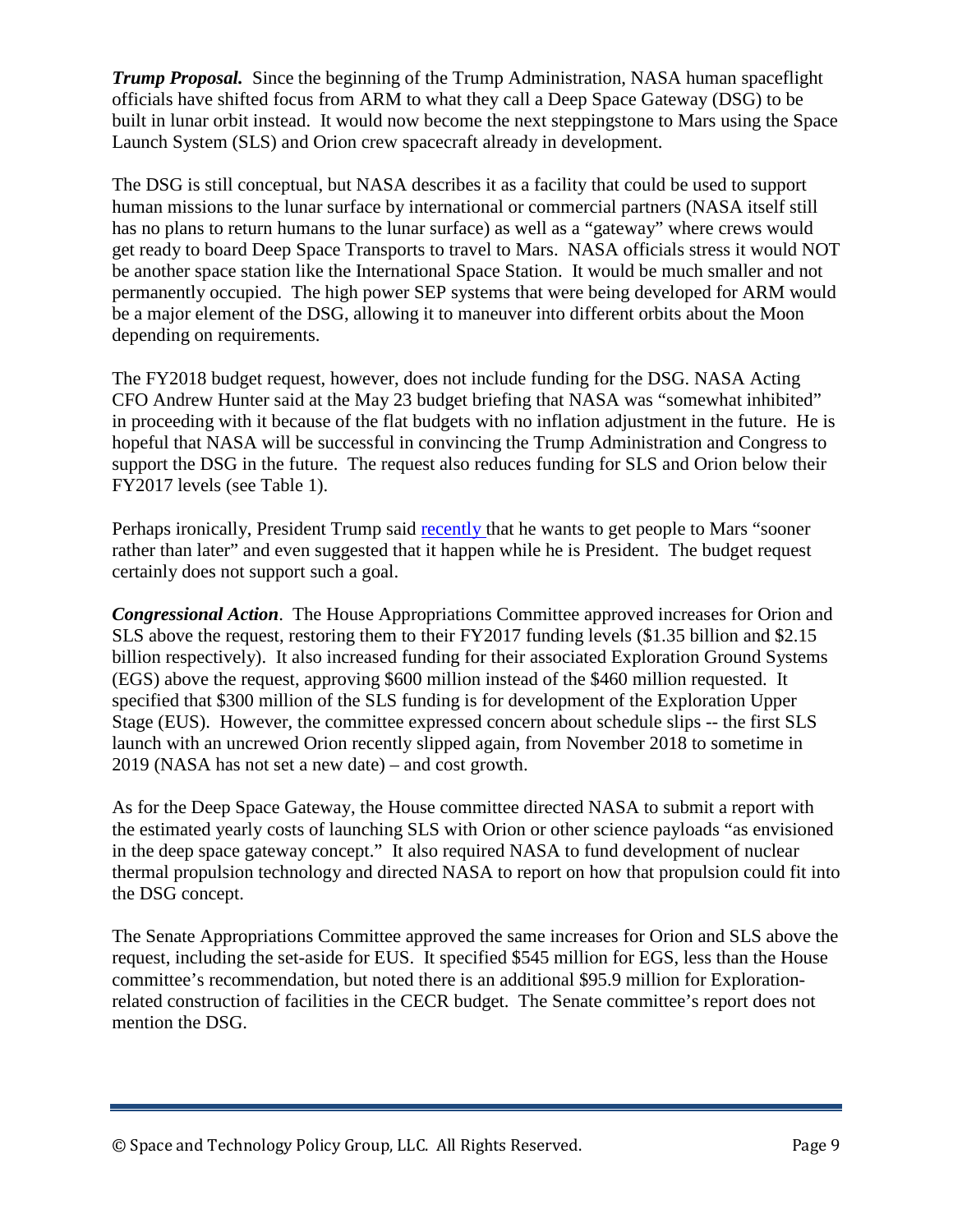#### *RESTORE-L and Satellite Servicing*

*Trump Proposal*. The Trump request would restructure NASA's RESTORE-L satellite servicing program. NASA has been planning not only to develop technology to refuel satellites in low Earth orbit, but to demonstrate the technology by launching a spacecraft in 2020 to refuel the Landsat-7 satellite.

The Defense Advanced Research Projects Agency (DARPA) separately has been developing technology to service satellites in geosynchronous orbits – the Robotic Servicing of Geosynchronous Satellites (RSGS) program.

The Trump Administration is proposing to limit NASA's role to technology development only, not demonstrating it by refueling Landsat 7. It also seeks to merge the NASA and DARPA efforts. The argument is that satellite servicing should be developed by the commercial sector and sold as a service to government and commercial customers, therefore the appropriate government role is to develop the technology and make it available to the private sector. At least two companies, Space Systems Loral (SSL) and Orbital ATK, are working on commercial satellite servicing programs. SSL won contracts from both NASA and DARPA to build the spacecraft for the RESTORE-L and RSGS missions. (Orbital ATK challenged the DARPA award, but the U.S. District Court for the Eastern District of Virginia dismissed the case on July 12, 2017.)

RESTORE-L is funded as part of NASA's Space Technology Mission Directorate (STMD). NASA budget documents show the line item for RESTORE-L as zero, but Acting NASA Administrator Robert Lightfoot told the Senate Appropriations CJS subcommittee on June 29, 2017 that the request includes \$48 million for satellite servicing technology development (but none for demonstration).

*Congressional Action.* The House Appropriations Committee allocated \$45.3 million in STMD for the RESTORE-L program as it currently exists calling it an "important program."

RESTORE-L is managed by Goddard Space Flight Center in Greenbelt, MD. Former Maryland Senator Barbara Mikulski was a strong proponent of the program and the top Democrat on the Senate Appropriations Committee and its CJS subcommittee. She retired in 2016 and many wondered if the committee would continue to support the program. The answer is yes. Her successor in the Senate and on the CJS subcommittee, Sen. Chris Van Hollen, strongly defended the program during the subcommittee's June 29, 2017 hearing. Joining him were West Virginia's two Senators, Joe Manchin (D) and Shelley Moore Capito (R), who also are members of the subcommittee. West Virginia University is participating in the program.

The Senate committee allocated \$130 million for RESTORE-L, the same amount as FY2017. It added that it agrees DARPA's work is complementary and "encourages NASA to share expertise and lessons learned with DARPA and to accept any financial contributions from DARPA to its work."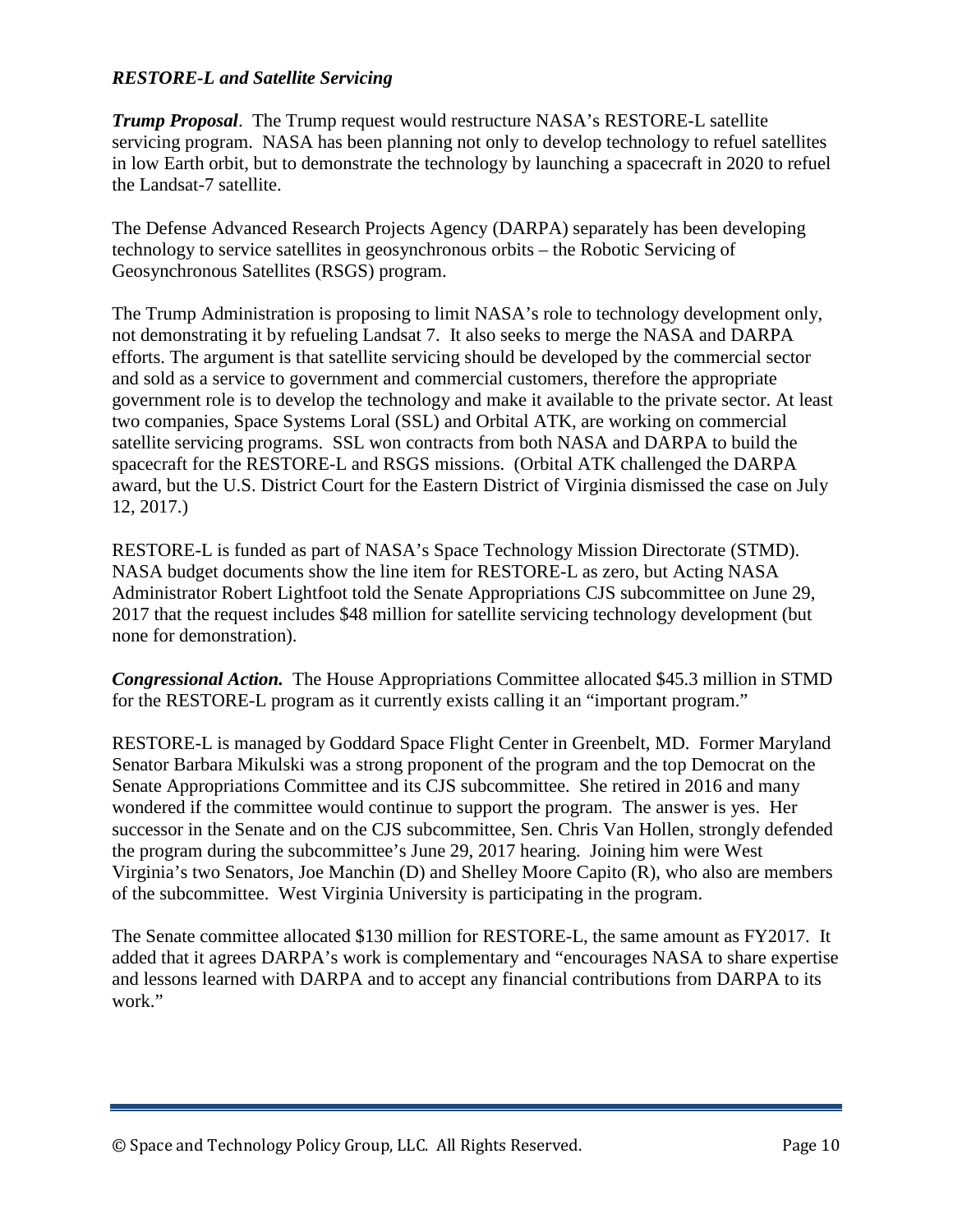# **NASA's FY2018 Appropriations as Part of the Bigger Budget Picture**

NASA's appropriations are part of the Commerce-Justice-Science (CJS) bill, one of 12 appropriations bills on which Congress is supposed to act on each fiscal year.

The Appropriations Committees face a challenging task. They appropriate funds for the "discretionary" part of the federal budget, which is approximately one-third of total federal spending. The other two-thirds is for "mandatory" spending such as Medicare and Social Security and interest on the national debt, over which they have no jurisdiction.

Discretionary spending is divided into "defense" and "non-defense." NASA is part of nondefense discretionary spending.

The Trump budget proposal is to add \$54 billion to defense and cut \$54 billion from non-defense compared to the spending caps set by law in the 2011 Budget Control Act (BCA). The BCA sets total FY2018 discretionary spending at \$1.065 trillion: \$549 billion for defense and \$516 billion for non-defense.

The BCA has been discussed in prior year versions of this fact sheet. In essence, if Congress exceeds the caps set by law, automatic across-the-board cuts called a "sequester" go into effect. The cuts are made equally to every defense and non-defense discretionary program regardless of their relative merits. That happened in FY2013. The resulting effects were so harmful that Congress and the White House agreed to relax the limits for FY2014-2015 and then for FY2016- 2017, but the BCA caps extend through 2023 and there is no agreement for the remaining years. Trump said in his March 2017 budget blueprint that he "repeals" the sequester for defense spending, but he cannot repeal the law (Congress would have to do that), he can only ignore the caps, as did President Obama in FY2017. In Trump's case, he raised the amount for defense and cut non-defense by an equal amount, holding to the top line, but supporters of the non-defense programs oppose it. Proposed cuts to the State Department and foreign aid produced an immediate outcry and a leading Republican Senator, Lindsey Graham (R-SC), called the budget proposal "dead on arrival." That sentiment has been echoed by a number of Republicans and Democrats since.

Even supporters of defense spending are unhappy saying the proposed increase is too little. The chairmen of the House and Senate Armed Services Committees (Rep. Mac Thornberry and Sen. John McCain) both criticized the request as falling short of what Trump promised during his campaign and what is needed for a strong military.

Although NASA fared well in the Trump proposal compared to other non-defense agencies, it will be up to the appropriators to decide which programs to fund and which to cut.

The House Appropriations Committee is moving forward with approving appropriations bills. However, neither the House nor the Senate has passed a Budget Resolution that sets the total amount of money available for defense and non-defense programs in FY2018. How Congress will proceed with the appropriations process if they cannot agree on a Budget Resolution remains to be seen. There have been several years where no Budget Resolution passed, so it is possible to keep the government operating without one, but it complicates the situation.

© Space and Technology Policy Group, LLC. All Rights Reserved. Page 11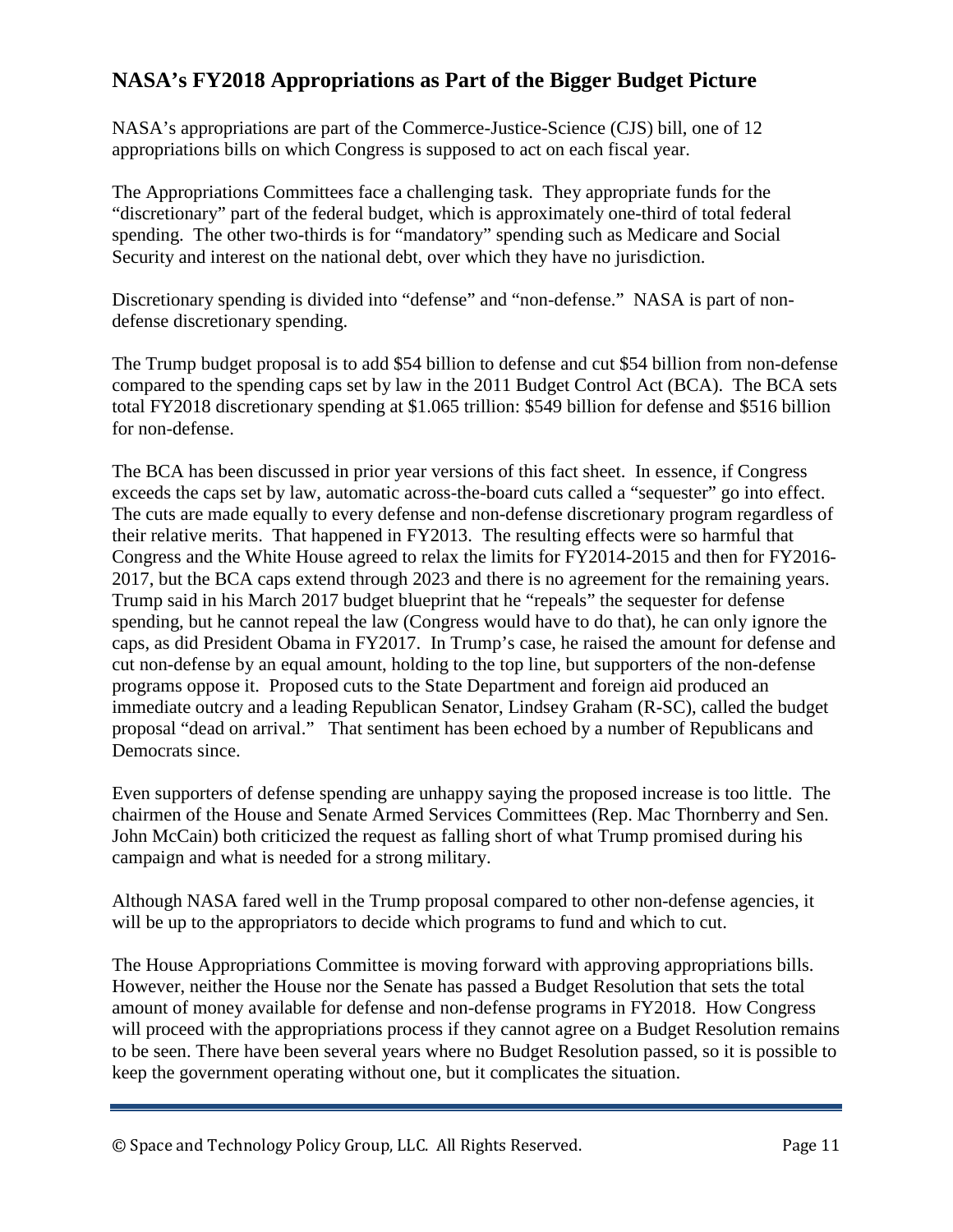#### *House Appropriations Action*

The House CJS subcommittee held its hearing on the NASA budget request on June 8, 2017. On June 29, it marked up its version of the CJS bill. The full committee approved the bill on July 13, making no changes to the NASA section. The House committee approved \$19.872 billion, an increase of \$780 million above the request and \$218 million more than FY2017.

#### *Senate Appropriations Action*

The Senate Appropriations CJS subcommittee held its [hearing o](http://www.spacepolicyonline.com/news/nasa-fy2018-funding-bill-advances-in-congress)n the NASA budget request on June 29, 2017. Republicans and Democrats especially questioned the reductions for education and RESTORE-L. Democrats also questioned the cuts to earth science. The subcommittee marked up the bill on July 25, 2017. Full committee markup tool place on July 27. The Senate committee approved \$19.529 billion, \$437 million more than the request, but \$124 million less than FY2017.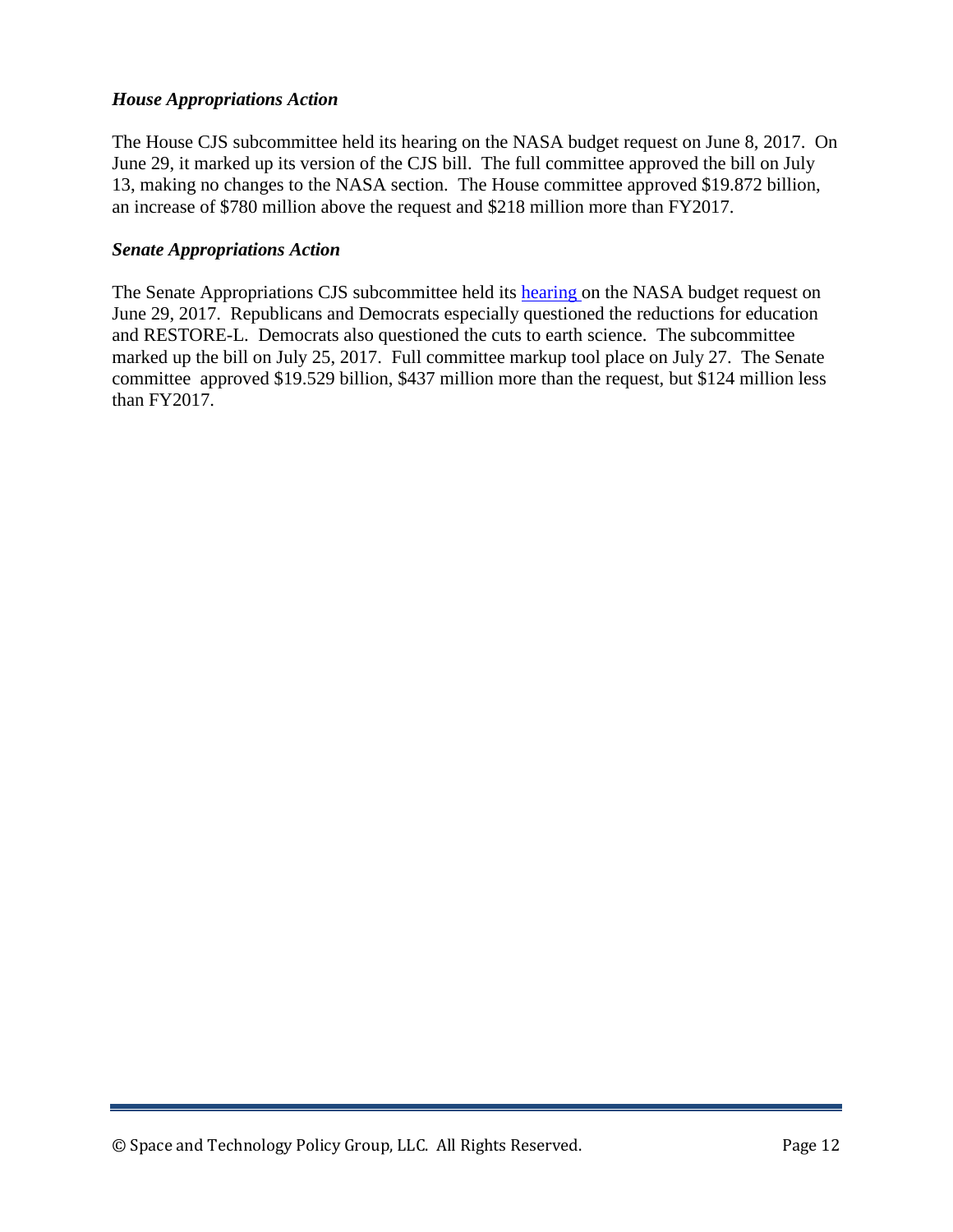## **Table 1: NASA's FY2018 Budget Request (in \$ millions, see notes below)**

|                          |                                     |                |                | <b>Authorization</b> |               |              | <b>Appropriations</b> |                                         |              |
|--------------------------|-------------------------------------|----------------|----------------|----------------------|---------------|--------------|-----------------------|-----------------------------------------|--------------|
| <b>Account</b>           | <b>FY2016</b>                       | <b>FY2017</b>  | <b>FY2018</b>  | <b>House</b>         | <b>Senate</b> | <b>Final</b> | <b>House</b>          | <b>Senate</b>                           | <b>Final</b> |
|                          | <b>Approps</b>                      | <b>Approps</b> | <b>Request</b> |                      |               |              | <b>Cmte</b>           | <b>Cmte</b>                             |              |
| <b>Science</b>           | 5,589.4                             | 5,764.9        | 5,771.8        |                      |               |              | 5,858.5               | 5,571.8                                 |              |
| Earth Science            | 1,921.0                             | 1,921.0        | 1,754.1        |                      |               |              | 1,704.0               | 1,921.0                                 |              |
| <b>Planetary Science</b> | 1,631.0                             | 1,846.0        | 1,929.5        |                      |               |              | 2,120.9               | 1,611.9                                 |              |
| Astrophysics             | 730.6                               | 750.0          | 816.7          |                      |               |              | 822.0                 | 816.7                                   |              |
| <b>JWST</b>              | 620.0                               | 569.4          | 533.7          |                      |               |              | 533.7                 | 533.7                                   |              |
| Heliophysics             | 649.8                               | 678.4          | 677.8          |                      |               |              | 677.9                 | 688.5                                   |              |
| Education                | $\overline{note\,3\overline{37}}.0$ | note 3         | note 3         |                      |               |              | note 3                | $\frac{1}{\sqrt{100}}$ $\frac{3}{44.0}$ |              |
| <b>Aeronautics</b>       | 640.0                               | 660.0          | 624.0          |                      |               |              | 660.0                 | 650.0                                   |              |
| <b>Space Technology</b>  | 686.5                               | 686.5          | 678.6          |                      |               |              | 686.5                 | 700.0                                   |              |
| <b>Exploration</b>       | 4,030.0                             | 4,324.0        | 3,934.1        |                      |               |              | 4,550.0               | 4,395.0                                 |              |
| Expl Sys Dev             | 3,680.0                             | 3,929.0        | 3,584.1        |                      |               |              | 4,100.0               | 4,045.0                                 |              |
| (Orion)                  | (1,270.0)                           | (1,350.0)      | (1,186.0)      |                      |               |              | (1,350.0)             | (1,350.0)                               |              |
| (SLS)                    | (2,000.0)                           | (2,150.0)      | (1, 937.8)     |                      |               |              | (2,150.0)             | (2,150.0)                               |              |
| (Expl Ground Sys)        | (410.0)                             | (429.0)        | (460.4)        |                      |               |              | (600.0)               | (545.0)                                 |              |
| Expl R&D                 | 350.0                               | 395.0          | 350.0          |                      |               |              | 450.0                 | 350.0                                   |              |
| <b>Space Operations</b>  | 5,029.2                             | 4,950.7        | 4,740.8        |                      |               |              | 4,676.6               | 4,751.5                                 |              |
| <b>ISS</b>               | N/A                                 | N/A            | 1,490.6        |                      |               |              | N/A                   | N/A                                     |              |
| <b>Space Trans</b>       | N/A                                 | N/A            | 2,415.1        |                      |               |              | N/A                   | N/A                                     |              |
| (Cmrcl Crew)             | (1, 243.9)                          | (1, 184.8)     | (731.9)        |                      |               |              | N/A                   | $\frac{note\ 4}{732.00}$                |              |
| (Crew and Cargo)         | N/A                                 | (1,028.0)      | (1, 683.2)     |                      |               |              | N/A                   | 1,683.2                                 |              |
| Space & Flt Sprt         | N/A                                 | N/A            | 835.0          |                      |               |              | N/A                   | N/A                                     |              |
| <b>Education</b>         | 115.0                               | 100.0          | 37.3           |                      |               |              | 90.0                  | 100.0                                   |              |
| Safety/Security/MS       | 2,768.6                             | 2,768.6        | 2,830.2        |                      |               |              | 2,826.2               | 2,826.9                                 |              |
| <b>CECR</b>              | 388.9                               | 360.7          | 496.1          |                      |               |              | 486.1                 | 496.1                                   |              |
| <b>Inspector General</b> | 37.4                                | 37.9           | 39.3           |                      |               |              | 37.9                  | 38.0                                    |              |
| <b>TOTAL</b>             | 19,285.0                            | 19,653.3       | 19,092.2       |                      |               |              | 19,871.8              | 19,529.3                                |              |

**Note 1:** Columns may not add due to rounding. Text and numbers in *italics* are subtotals. Text and numbers in (*italics in parentheses*) are sub-subtotals. N/A = not applicable or not available. FY2016 and FY2017 appropriations figures are from the congressional appropriations documents. They often are adjusted by

© Space and Technology Policy Group, LLC. All Rights Reserved. Page 13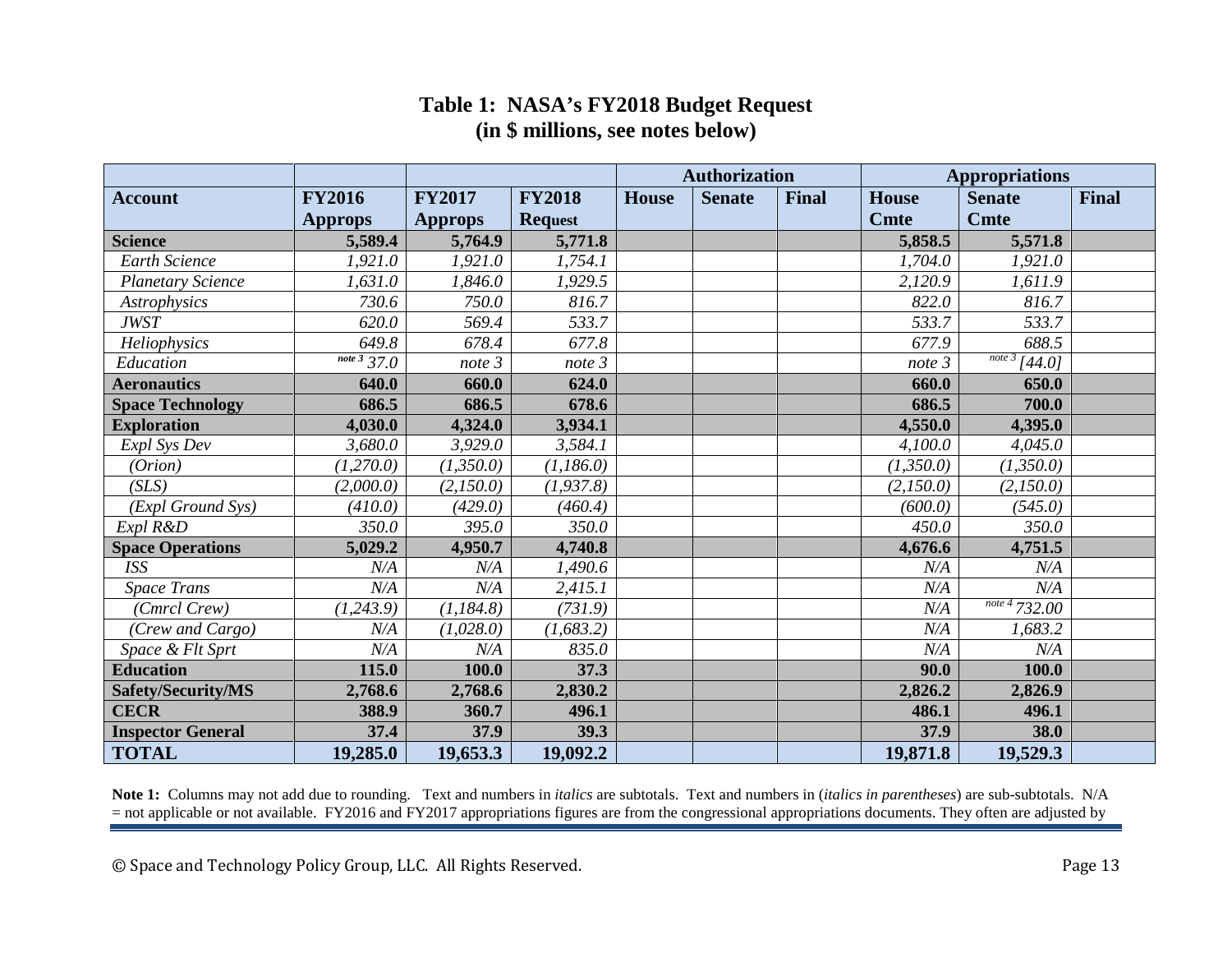NASA operating plans throughout the year so may not match what is in NASA's FY2018 budget request documentation. FY2018 House and Senate appropriations committee numbers are from the respective committee reports. The [\$44 million] for education under the Science account in the Senate committee's FY2018 column in [brackets] indicates that the figure is not additive to the rest of the amounts shown. The committee only wanted to highlight that is the amount for education within the Science Mission Directorate.

Note 2: For information on the FY2017 request and congressional action, see the FY2017 version of this Fact Sheet. NASA's final FY2017 appropriations are in Division B of the Consolidated Appropriations Act, 2017 (P.L. 115-31), colloquially called "the omnibus"; these figures are from the bill and its [accompanying explanatory statement.](https://rules.house.gov/sites/republicans.rules.house.gov/files/115/OMNI/DIVISION%20B%20-%20CJS%20SOM%20OCR%20FY17.pdf)

**Note 3:** For FY2017, NASA incorporated funding for education-related activities in SMD within the astrophysics budget (\$25 million) and the earth science budget (\$6 million). Congress routinely breaks SMD education funding out into a separate line item, as shown here for FY2016. However, for FY2017, the Senate Appropriations Committee followed NASA's lead and allocated \$42 million for education as part of the astrophysics budget. The FY2017 omnibus appropriations bill calls out the total in the text of the report, \$37 million, but not in the accompanying table. The report states the money is to come equally from planetary science and astrophysics and managed for all of the Science Mission Directorate by the Astrophysics Division. For FY2018, the request within the Astrophysics Division is \$44 million. The House Appropriations Committee approved the \$44 million and directed that it be applied "proportionately" among the four SMD divisions. The Senate Appropriations Committee approved the \$44 million and indicated that amount, in brackets, in its table for Science funding to highlight that is the amount for education. It is not additive to the total, however.

Note 4: The committee's press release summarizing subcommittee action on the bill stated that commercial crew was funded at this level, but it is not specified in the committee's report.